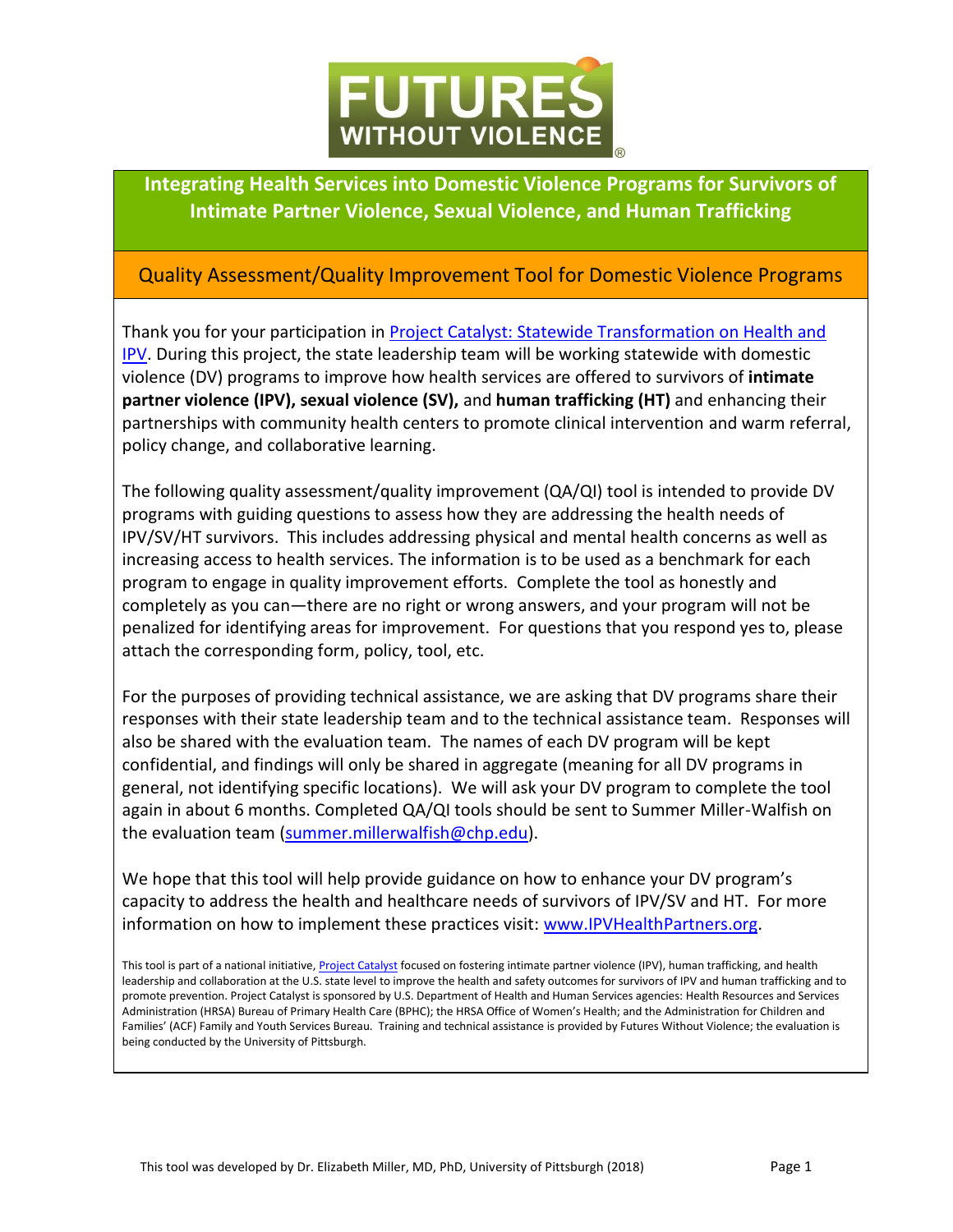**Completed by (name and title)**:

**Email:**

**Domestic Violence Program Name**:

**Date**:

## **Survivor Health Assessment**

**Does your program assess for the following health concerns during intake, safety planning, and/or case management?** *We are not recommending that you talk about all of these health issues right at intake (to be trauma informed) but offer this list below to help identify how you are doing this.*

|                                                                          | Yes (if so,<br>please attach) | No     | N/A                         | <b>Don't Know</b> |
|--------------------------------------------------------------------------|-------------------------------|--------|-----------------------------|-------------------|
| Medical concerns                                                         |                               | П      | ΙI                          |                   |
| Dental/oral health concerns                                              | $\Box$                        | $\Box$ | $\Box$                      | $\Box$            |
| Strangulation                                                            | $\Box$                        | $\Box$ | $\Box$                      | П                 |
| Headaches                                                                | l.                            | П      | ΙI                          | ΙI                |
| Severe or repeated head trauma                                           | П                             | П      | $\Box$                      | П                 |
| Sleep difficulties                                                       | П                             | П      | П                           | П                 |
| Mental health concerns                                                   | $\Box$                        | □      | $\Box$                      | П                 |
| Alcohol or substance use dependency                                      | П                             | П      | П                           | П                 |
| Recovery support; med. assisted treatment                                | П                             | П      | П                           |                   |
| Last physical (incl. immunizations)                                      | П                             | П      | $\mathsf{L}$                | $\mathsf{L}$      |
| Most recent pap smear                                                    | П                             | П      | П                           | П                 |
| Reproductive health needs - including<br>desire for contraception        | $\Box$                        | П      | $\mathcal{L}_{\mathcal{A}}$ |                   |
| Reproductive coercion                                                    | $\Box$                        | ΙI     | l.                          |                   |
| Need for emergency contraception                                         | П                             | П      | П                           |                   |
| Pregnancy and/or postpartum health                                       | П                             | П      | П                           | ┎                 |
| HIV testing (does client want a test?)                                   | П                             | $\Box$ | П                           | П                 |
| STI testing not including HIV (e.g.,<br>gonorrhea, chlamydia, HPV, etc.) | $\Box$                        | П      | $\Box$                      |                   |
| Nutrition or food availability concerns                                  | $\blacksquare$                | П      | $\mathsf{L}$                | $\mathsf{L}$      |
| Current medications, Rx and non-Rx                                       | П                             | П      | П                           |                   |
| Allergies                                                                | $\Box$                        | П      | $\mathcal{L}_{\mathcal{A}}$ |                   |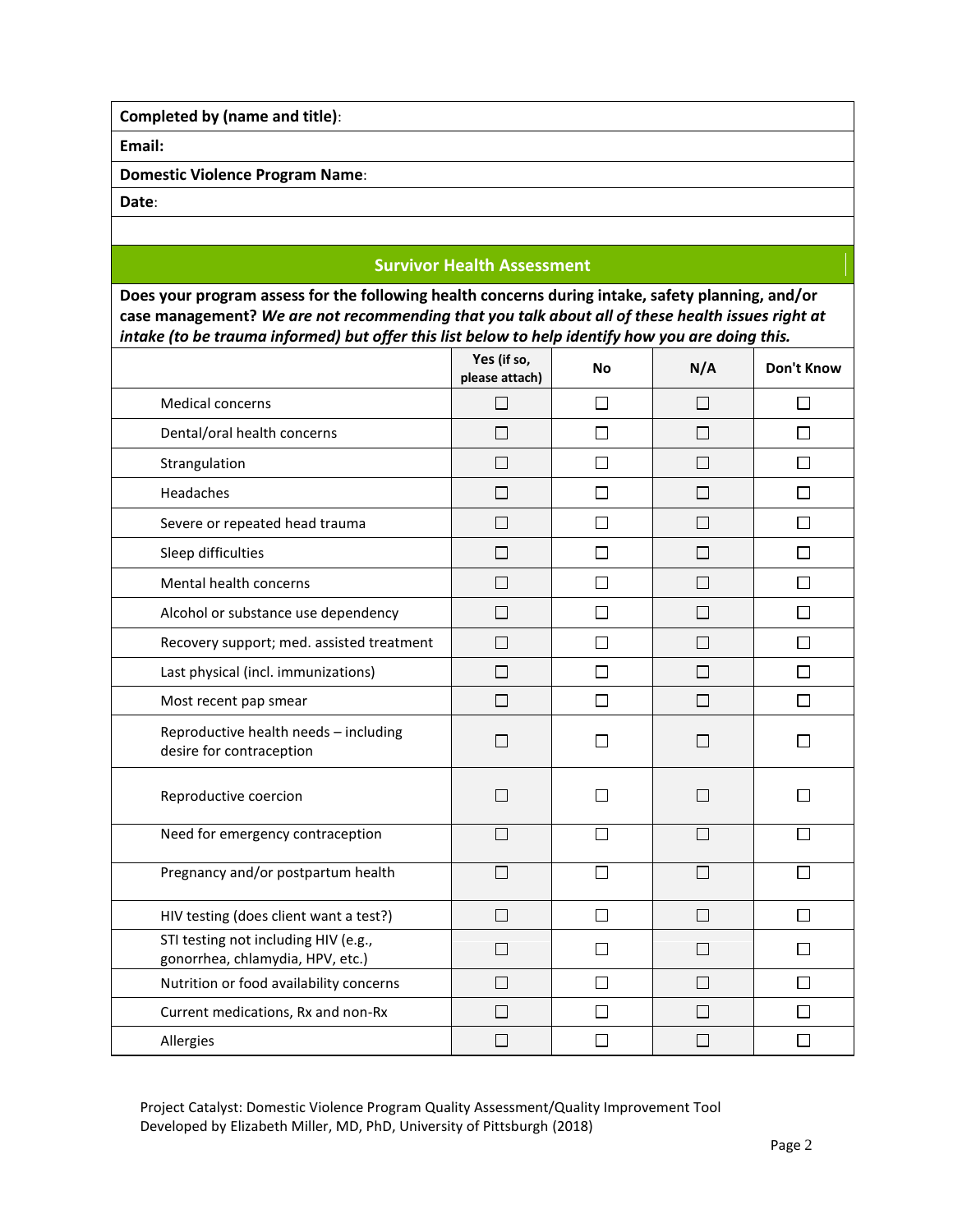| Health insurance and med. home status<br>(whether they have a PCP)                                                                                                                                                                                                               |             |           |                          |            |
|----------------------------------------------------------------------------------------------------------------------------------------------------------------------------------------------------------------------------------------------------------------------------------|-------------|-----------|--------------------------|------------|
| Access to health services (includes<br>transportation)                                                                                                                                                                                                                           | <b>Tale</b> |           | $\sim$                   |            |
|                                                                                                                                                                                                                                                                                  | <b>Yes</b>  | <b>No</b> | N/A                      | Don't Know |
| Does your intake form prompt staff to offer clients<br>two palm-size safety cards <sup>1</sup> with information<br>about how violence can impact health, safety and<br>how to support a friend of relative? (See below)                                                          |             |           |                          |            |
| Does your intake form prompt staff to offer clients<br>the brochure <sup>2</sup> with information for survivors about<br>how trauma can make it difficult to go to health<br>and dental appointments-and trauma informed<br>tips to have a better health care visit? (See below) |             |           | <b>COL</b>               |            |
| In addition to asking about the clients' health,<br>does the intake form include assessment for<br>children's health needs?                                                                                                                                                      |             |           | $\overline{\phantom{0}}$ |            |
| Is there a private place in your program to<br>complete the intake form and talk with clients<br>about health concerns?                                                                                                                                                          |             |           | I.                       |            |
| Does your program offer basic, over the counter<br>health supplies: pain/fever reducers, anti-acids,<br>feminine care products, etc.?                                                                                                                                            |             |           |                          |            |



1 Futures Without Violence Reproductive Health Safety Card. To order, visit: <http://bit.ly/HealthOutcomesSurvey>



2 Futures Without Violence Health Survivor Brochure, a trauma-informed guide to promote survivor's access to health services and validate why it may be hard for them to go to visits and names the common experience of disassociation. To order, visit: <http://bit.ly/HealthOutcomesSurvey>

## **Documentation of Assessment and Response**

## **On the intake form are the following steps documented?**

|                                                          | Yes | No | N/A | Don't Know |
|----------------------------------------------------------|-----|----|-----|------------|
| Two palm-size safety cards were offered and<br>discussed |     |    |     |            |
| Harm reduction strategies were shared                    |     |    |     |            |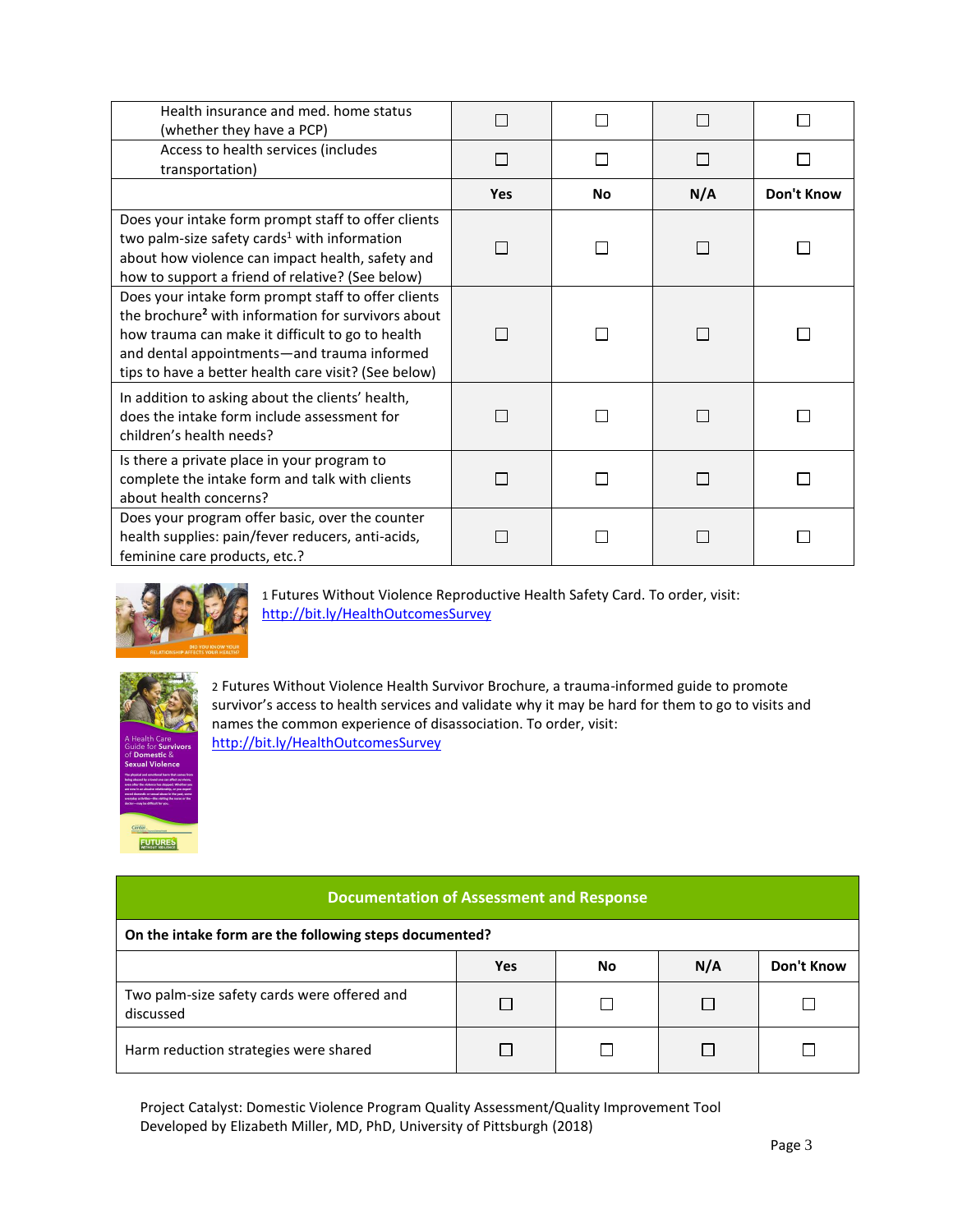| Referral made to a community health center<br>provider                                                                                            | П                             | $\Box$ | $\Box$       | $\mathsf{L}$             |  |
|---------------------------------------------------------------------------------------------------------------------------------------------------|-------------------------------|--------|--------------|--------------------------|--|
| <b>Intervention Strategies and Follow Up Protocols</b>                                                                                            |                               |        |              |                          |  |
| Does your staff have:                                                                                                                             |                               |        |              |                          |  |
|                                                                                                                                                   | Yes (if so,<br>please attach) | No     | N/A          | <b>Don't Know</b>        |  |
| Scripted tools/instructions about what to say<br>and do when a client discloses a medical concern<br>and how to incorporate into safety planning? | П                             | $\Box$ | $\Box$       | П                        |  |
| Scripted tools/instructions on how to discuss<br>reproductive coercion and how to incorporate<br>into safety planning?                            | $\Box$                        | П      | $\Box$       | $\overline{\phantom{0}}$ |  |
| Scripted tools/instructions on how to discuss<br>human trafficking and how to incorporate into<br>safety planning?                                | П                             | П      | П            | l 1                      |  |
| Scripted tools/instructions on how to assess for<br>suicidality and how to incorporate into safety<br>planning?                                   | П                             | П      | ΙI           | $\mathsf{I}$             |  |
| Scripted tools/instructions on how to assess for<br>strangulation and the health effects and how to<br>incorporate into safety planning?          | $\Box$                        | П      | $\Box$       | П                        |  |
| Instructions or guidelines on how to determine<br>urgency of health concerns?                                                                     | П                             | П      | П            | П                        |  |
| Protocol for connecting client to urgent health<br>services (mental, reproductive or physical<br>health)?                                         | П                             | П      | П            | П                        |  |
| Protocol for obtaining emergency contraception<br>for a client?                                                                                   | $\Box$                        | П      | П            | П                        |  |
| Protocol for connecting client to general (non-<br>urgent) health services?                                                                       | П                             | П      | П            | П                        |  |
| A medical professional to contact/call with<br>medical questions?                                                                                 | □                             | П      | ⊔            | $\mathsf{L}$             |  |
| Referrals/resources related to prescription<br>medication assistance?                                                                             | П                             | □      | $\mathsf{L}$ | П                        |  |
| Protocol for connecting clients exposed to HT to<br>services specific for trafficked persons?                                                     | □                             | $\Box$ | □            | $\Box$                   |  |
| Does your program have resource lists that:                                                                                                       |                               |        |              |                          |  |
|                                                                                                                                                   | Yes                           | No     | N/A          | Don't Know               |  |
| Identify clinical referrals/resources for clients<br>who need medical care?                                                                       | $\Box$                        | $\Box$ | $\Box$       | $\Box$                   |  |
| Identify referrals/resources for clients who need<br>mental health care?                                                                          | □                             | ப      | $\sqcup$     | $\Box$                   |  |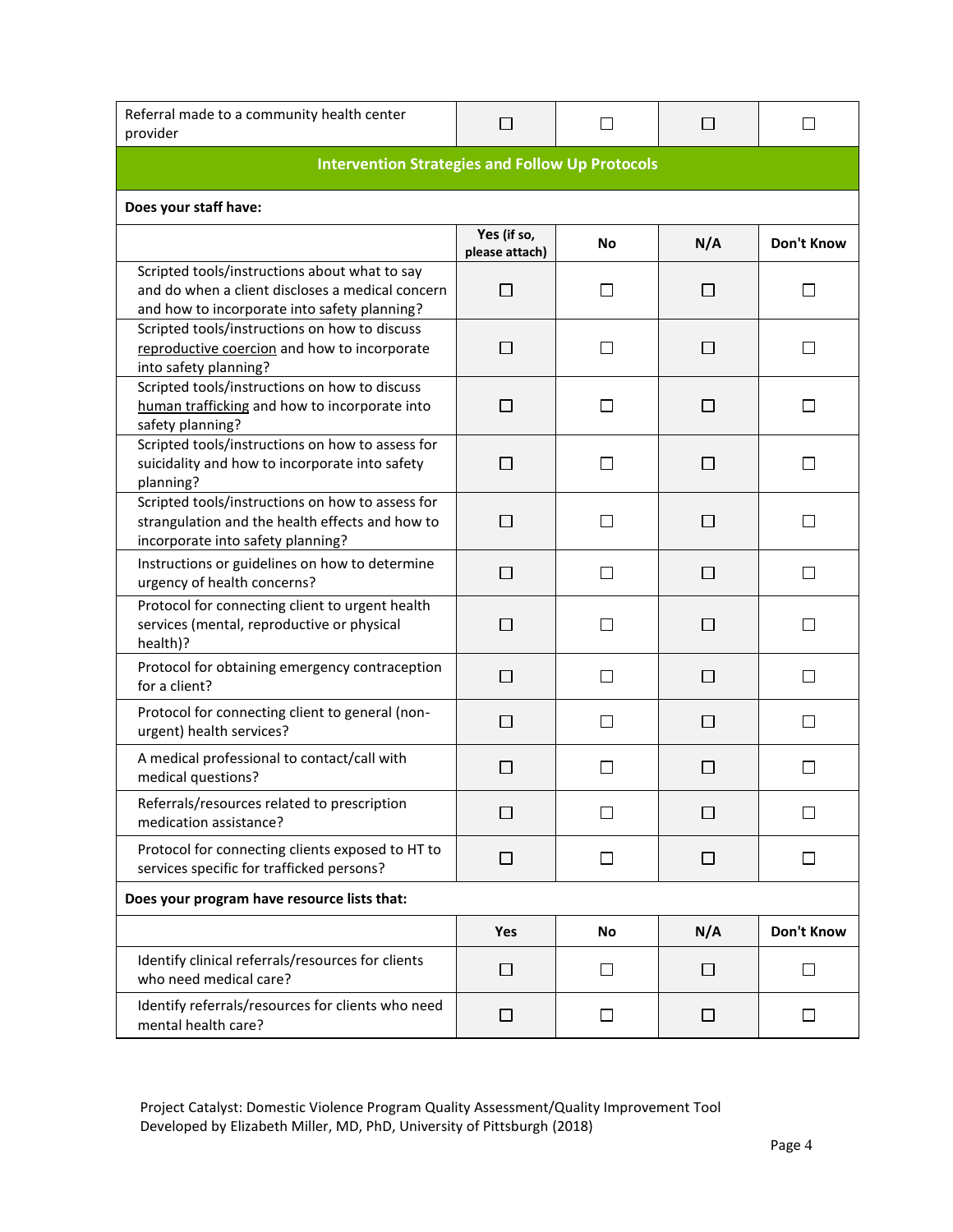| Identify referrals/resources for clients who need<br>reproductive/sexual health care?                                                                                       | П          | П            | $\Box$       | $\Box$       |  |
|-----------------------------------------------------------------------------------------------------------------------------------------------------------------------------|------------|--------------|--------------|--------------|--|
| Identify referrals and resources that are<br>specifically relevant to your community's<br>underserved population?                                                           | П          | П            | $\mathsf{L}$ |              |  |
| Identify referrals and resources that are relevant<br>to victims of HT?                                                                                                     | П          | П            | П            |              |  |
| Includes a contact person for each referral<br>agency?                                                                                                                      | □          | $\Box$       | П            | П            |  |
| Does your agency have a formal Memorandum<br>of Understanding with a community health<br>center specifying referral processes between<br>your agency and the health center? | П          | П            | $\Box$       | $\mathsf{L}$ |  |
| Does your program offer <b>onsite</b> health services? For example, partnerships with community health centers,                                                             |            |              |              |              |  |
| health professional students and academic programs, mobile health vans, public health nursing programs, etc.?                                                               |            |              |              |              |  |
|                                                                                                                                                                             | <b>Yes</b> | <b>No</b>    | N/A          | Don't Know   |  |
| Health services for adults                                                                                                                                                  | $\Box$     | $\mathsf{L}$ | $\mathsf{L}$ |              |  |
| Health services for children/youth                                                                                                                                          | ப          | $\Box$       | $\mathsf{L}$ | $\perp$      |  |
| Preventive services like immunizations                                                                                                                                      | П          | П            | П            | l 1          |  |
| Reproductive health services (emergency<br>contraceptives, pregnancy testing, STI testing,<br>doula support, etc.)                                                          | П          | П            | П            | $\mathsf{L}$ |  |
| Mental health services/counseling/support grps.                                                                                                                             | П          | $\Box$       | $\Box$       | П            |  |
| Substance abuse counseling or treatment                                                                                                                                     | $\Box$     | П            | $\Box$       | П            |  |
| <b>Dental services</b>                                                                                                                                                      | $\Box$     | $\Box$       | $\Box$       | $\mathsf{L}$ |  |
| Complementary or alternative medicine                                                                                                                                       | n.         |              | $\Box$       |              |  |
| Other (please list, such as a mobile van service)                                                                                                                           | П          | П            |              |              |  |
| <b>Self-Care, Support, and Safety</b>                                                                                                                                       |            |              |              |              |  |
| Does your program:                                                                                                                                                          |            |              |              |              |  |
|                                                                                                                                                                             | Yes        | No           | N/A          | Don't Know   |  |
| Have specific training or in-service on<br>secondary trauma and self-care for staff?                                                                                        | □          | $\Box$       | ΙI           | $\mathsf{L}$ |  |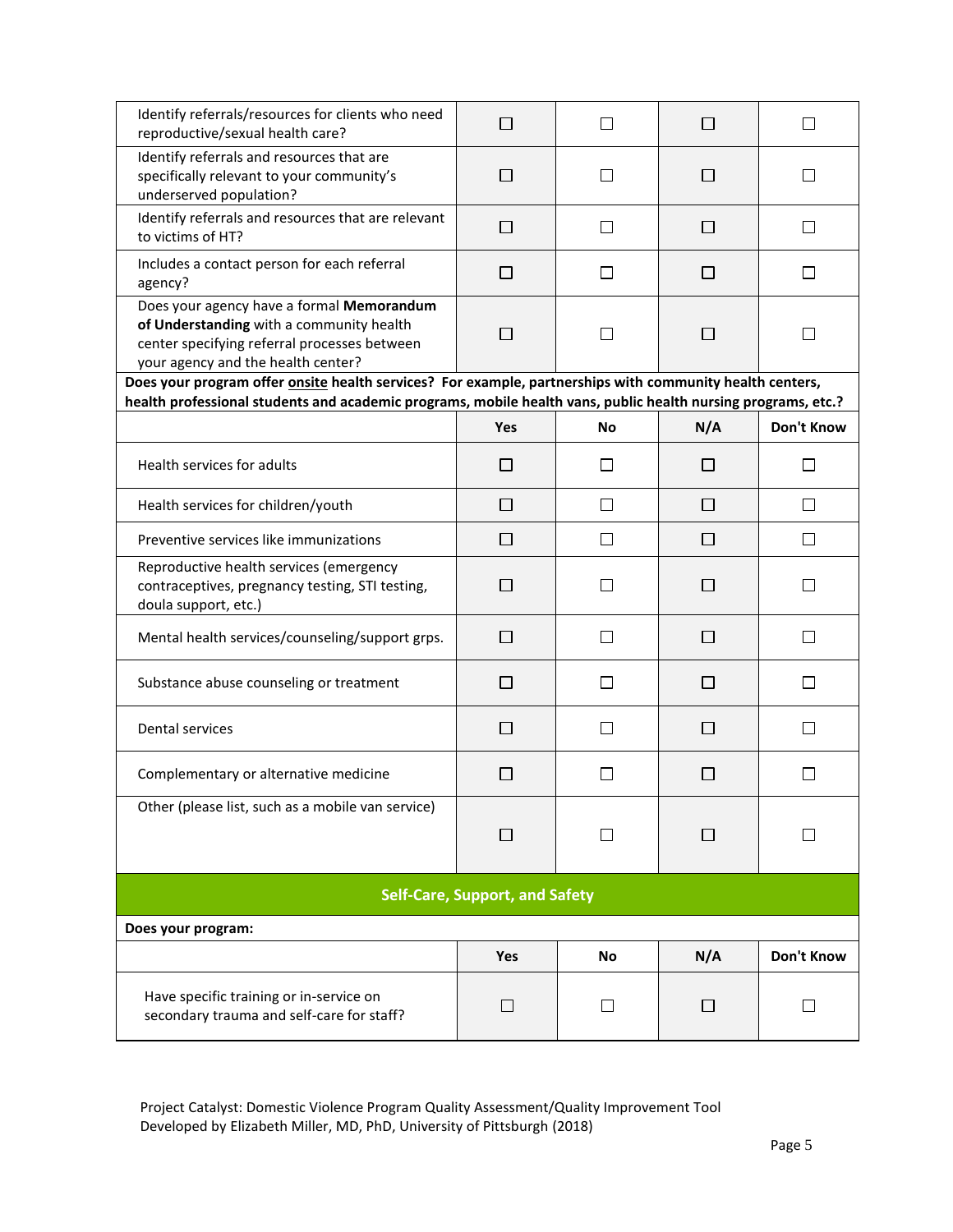| Have a protocol for what to do when a staff<br>person is experiencing DV/SV/HT?                                                                                                                                  | П                               | П              | □      | ĪΙ           |
|------------------------------------------------------------------------------------------------------------------------------------------------------------------------------------------------------------------|---------------------------------|----------------|--------|--------------|
| Have a structure for staff to meet and discuss<br>challenges and successes with cases involving<br>complex medical and/or mental health needs?                                                                   | П                               | П              | □      | $\mathsf{I}$ |
|                                                                                                                                                                                                                  | <b>Data and Evaluation</b>      |                |        |              |
| Does your program:                                                                                                                                                                                               |                                 |                |        |              |
|                                                                                                                                                                                                                  | <b>Yes</b>                      | No             | N/A    | Don't Know   |
| Track medical and mental health referrals made<br>on behalf of clients?                                                                                                                                          | □                               | ⊔              | $\Box$ | ⊔            |
| Track medical and mental health referrals<br>completed?                                                                                                                                                          | □                               | $\perp$        | □      | $\perp$      |
| Conduct an annual review to update all scripts,<br>instructions, and protocols addressing survivor<br>health and healthcare needs?                                                                               | □                               | $\blacksquare$ | □      | $\Box$       |
| Use client satisfaction surveys or client focus<br>groups that ask clients' opinions about<br>assessment and intervention strategies for<br>health related concerns?                                             | □                               | ΙI             | □      | $\mathsf{L}$ |
| Provide regular (at least annual) feedback to<br>staff about their performance regarding<br>assessment and referrals for survivors' health<br>and healthcare related concerns?                                   | П                               | $\Box$         | $\Box$ | П            |
|                                                                                                                                                                                                                  | <b>Education and Prevention</b> |                |        |              |
|                                                                                                                                                                                                                  | <b>Yes</b>                      | <b>No</b>      | N/A    | Don't Know   |
| Does your program provide information to clients<br>on how DV/SV/HT can impact their health and<br>comfort level of being seen by a health care<br>provider? (For example with the health survivor<br>brochure.) | □                               | $\Box$         | $\Box$ | □            |
| Does any of the information that you provide to<br>clients address healthy relationships? (For example<br>by sharing a safety card or other brochure.)                                                           | $\Box$                          | □              | □      | П            |
| Does your program sponsor any client or<br>community education to talk about the impact of<br>DV/SV/HT on health?                                                                                                | $\Box$                          | □              | $\Box$ | l 1          |
| Does your program offer workshops on how to get<br>health insurance?                                                                                                                                             | □                               | □              | □      | П            |
| Does your program offer workshops on sexual<br>health and healing?                                                                                                                                               | $\Box$                          | ⊔              | ⊔      | $\Box$       |